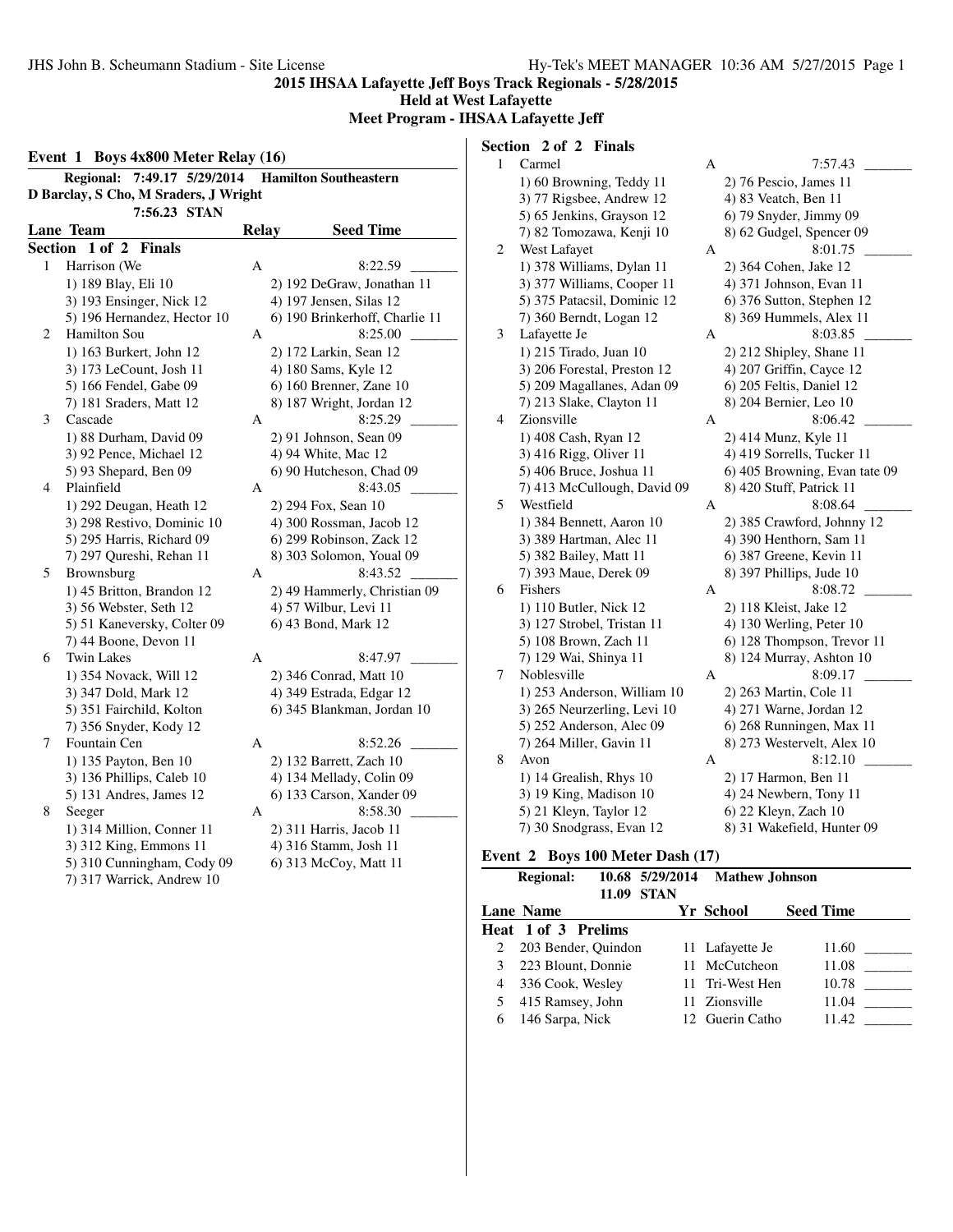**Held at West Lafayette**

**Meet Program - IHSAA Lafayette Jeff**

|    | Heat 2 of 3 Prelims(Event 2 Boys 100 Meter Dash (17)) |     |                   |       |
|----|-------------------------------------------------------|-----|-------------------|-------|
| 2  | 373 Merriott, Nathan                                  |     | 11 West Lafayet   | 11.68 |
| 3  | 170 Humphrey, Willie                                  |     | 12 Hamilton Sou   | 11.08 |
| 4  | 64 James, Isaac                                       |     | 12 Carmel         | 10.79 |
| 5. | 302 Snoke, Andrew                                     |     | 12 Plainfield     | 11.03 |
| 6  | 272 Wells, Dontay                                     |     | 12 Noblesville    | 11.20 |
| 7  | 324 Hartley, Eric                                     |     | 12 Tri-County     | 11.89 |
|    | Heat 3 of 3 Prelims                                   |     |                   |       |
| 2  | 286 Wesley, Adam                                      |     | 11 North Vermil   | 11.70 |
| 3  | 244 Smith, Dalton                                     | 09. | Monrovia          | 11.41 |
| 4  | 266 Owens, Jake                                       |     | 12 Noblesville    | 11.01 |
| 5. | 54 O'Neal, Isaiah                                     |     | 12 Brownsburg     | 11.02 |
| 6  | 115 Hackett, Jontel                                   | 11  | <b>Fishers</b>    | 11.38 |
| 7  | 344 Bennington, Blake                                 | 10. | <b>Twin Lakes</b> | 11.84 |
|    |                                                       |     |                   |       |

## **Event 3 Boys 110 Meter Hurdles (16)**

|      | <b>Regional:</b>       |       | 13.94 5/27/2010 | <b>Shane Mikesky</b> |                  |
|------|------------------------|-------|-----------------|----------------------|------------------|
|      |                        | 14.85 | <b>STAN</b>     |                      |                  |
|      | <b>Lane Name</b>       |       |                 | Yr School            | <b>Seed Time</b> |
| Heat | 1 of 2 Prelims         |       |                 |                      |                  |
| 1    | 332 Taylor, Trystn     |       | 12              | Tri-County           | 15.45            |
| 2    | 74 Pearson, Collin     |       | 12              | Carmel               | 15.27            |
| 3    | 15 Griffin, Marcus     |       |                 | 12 Avon              | 15.04            |
| 4    | 151 Defoe, Michael     |       | 11              | Hamilton Hei         | 14.21            |
| 5    | 246 Stienke, Matt      |       | 12              | Monrovia             | 15.02            |
| 6    | 161 Bright, Geoff      |       | 11              | Hamilton Sou         | 15.21            |
| 7    | 358 Afolabi, Daniel    |       |                 | 11 West Lafayet      | 15.37            |
| 8    | 4 Eads, Hunter         |       |                 | 11 Attica            | 17.83            |
| Heat | 2 of 2 Prelims         |       |                 |                      |                  |
| 1    | 368 Folkers, Jack      |       |                 | 11 West Lafayet      | 15.64            |
| 2    | 256 Garner, Jalen      |       | 11              | Noblesville          | 15.28            |
| 3    | 137 Brandenburg, James |       | 12              | Frankfort            | 15.07            |
| 4    | 80 Stoebick, Ryan      |       | 12              | Carmel               | 14.68            |
| 5    | 386 Fletcher, Martell  |       | 11              | Westfield            | 14.80            |
| 6    | 162 Brown, Aaron       |       |                 | 12 Hamilton Sou      | 15.13            |
| 7    | 32 Weber, Harrison     |       | 11              | Avon                 | 15.31            |
| 8    | 328 Michal, Mitch      |       |                 | 11 Tri-County        | 17.91            |
|      |                        |       |                 |                      |                  |

# **Event 4 Boys 200 Meter Dash (17)**

|   | <b>Regional:</b>    | <b>22.40 STAN</b> | 21.45 5/23/2013 Lucas Wallace |                  |
|---|---------------------|-------------------|-------------------------------|------------------|
|   | Lane Name           |                   | Yr School                     | <b>Seed Time</b> |
|   | Heat 1 of 3 Prelims |                   |                               |                  |
|   | 203 Bender, Quindon |                   | 11 Lafayette Je               | 23.51            |
|   | 223 Blount, Donnie  |                   | 11 McCutcheon                 | 23.40            |
| 4 | 336 Cook, Wesley    |                   | 11 Tri-West Hen               | 22.44            |
|   | 54 O'Neal, Isaiah   |                   | 12 Brownsburg                 | 22.77            |
| 6 | 219 Wright, Chase   |                   | 12 Lebanon                    | 23.03            |

# **Heat 2 of 3 Prelims**

| 2 | 392 Manley, Evan      | 10  | Westfield       | 23.55 |
|---|-----------------------|-----|-----------------|-------|
| 3 | 329 Musser, Kaden     |     | 12 Tri-County   | 23.40 |
| 4 | 52 Kirtz, Tyler       |     | 11 Brownsburg   | 22.69 |
| 5 | 403 Allen, Taylor     |     | 11 Zionsville   | 22.84 |
| 6 | 59 Brown-Baez, Alex   | 09  | Carmel          | 23.17 |
| 7 | 355 Roberts, Derek    |     | 11 Twin Lakes   | 24.01 |
|   | Heat 3 of 3 Prelims   |     |                 |       |
| 2 | 344 Bennington, Blake |     | 10 Twin Lakes   | 23.86 |
| 3 | 146 Sarpa, Nick       |     | 12 Guerin Catho | 23.29 |
| 4 | 266 Owens, Jake       |     | 12 Noblesville  | 22.73 |
| 5 | 302 Snoke, Andrew     |     | 12 Plainfield   | 22.76 |
| 6 | 28 Schaecher, Nate    | 11  | Avon            | 23.21 |
|   | 95 Dietze, Arno       | 12. | Clinton Cent    | 24.22 |

#### **Event 5 Boys 1600 Meter Run (16)**

| <b>Event 5 Boys 1600 Meter Run (16)</b> |                                             |    |                     |                  |  |  |
|-----------------------------------------|---------------------------------------------|----|---------------------|------------------|--|--|
|                                         | Regional: 4:15.14 5/22/2008<br>4:16.50 STAN |    | <b>Drew Shields</b> |                  |  |  |
|                                         | <b>Lane Name</b>                            |    | Yr School           | <b>Seed Time</b> |  |  |
|                                         | Section 1 of 1 Finals                       |    |                     |                  |  |  |
| 1                                       | 384 Bennett, Aaron                          | 10 | Westfield           | 4:28.98          |  |  |
| 2                                       | 320 Long, Brooks                            | 10 | Southmont           | 4:29.64          |  |  |
| 3                                       | 128 Thompson, Trevor                        | 11 | Fishers             | 4:21.04          |  |  |
| 4                                       | 60 Browning, Teddy                          | 11 | Carmel              | 4:28.23          |  |  |
| 5                                       | 55 Sathyamurthy, Hari                       | 11 | <b>Brownsburg</b>   | 4:28.44          |  |  |
| 6                                       | 30 Snodgrass, Evan                          | 12 | Avon                | 4:28.61          |  |  |
| 7                                       | 181 Sraders, Matt                           | 12 | <b>Hamilton Sou</b> | 4:29.99          |  |  |
| 8                                       | 371 Johnson, Evan                           | 11 | West Lafayet        | 4:32.60          |  |  |
| 9                                       | 190 Brinkerhoff, Charlie                    | 11 | Harrison (We        | 4:32.99          |  |  |
| 10                                      | 38 Medrano, Theodorakis                     | 12 | <b>Benton Centr</b> | 4:33.88          |  |  |
| 11                                      | 205 Feltis, Daniel                          |    | 12 Lafayette Je     | 4:34.35          |  |  |
| 12                                      | 68 Leinheiser, Zac                          | 11 | Carmel              | 4:34.60          |  |  |
| 13                                      | 12 Everling, Matt                           | 11 | Avon                | 4:35.47          |  |  |
| 14                                      | 360 Berndt, Logan                           |    | 12 West Lafayet     | 4:35.78          |  |  |
| 15                                      | 135 Payton, Ben                             | 10 | Fountain Cen        | 4:43.31          |  |  |
| 16                                      | 330 Schneider, Austin                       | 11 | Tri-County          | 4:45.46          |  |  |
|                                         |                                             |    |                     |                  |  |  |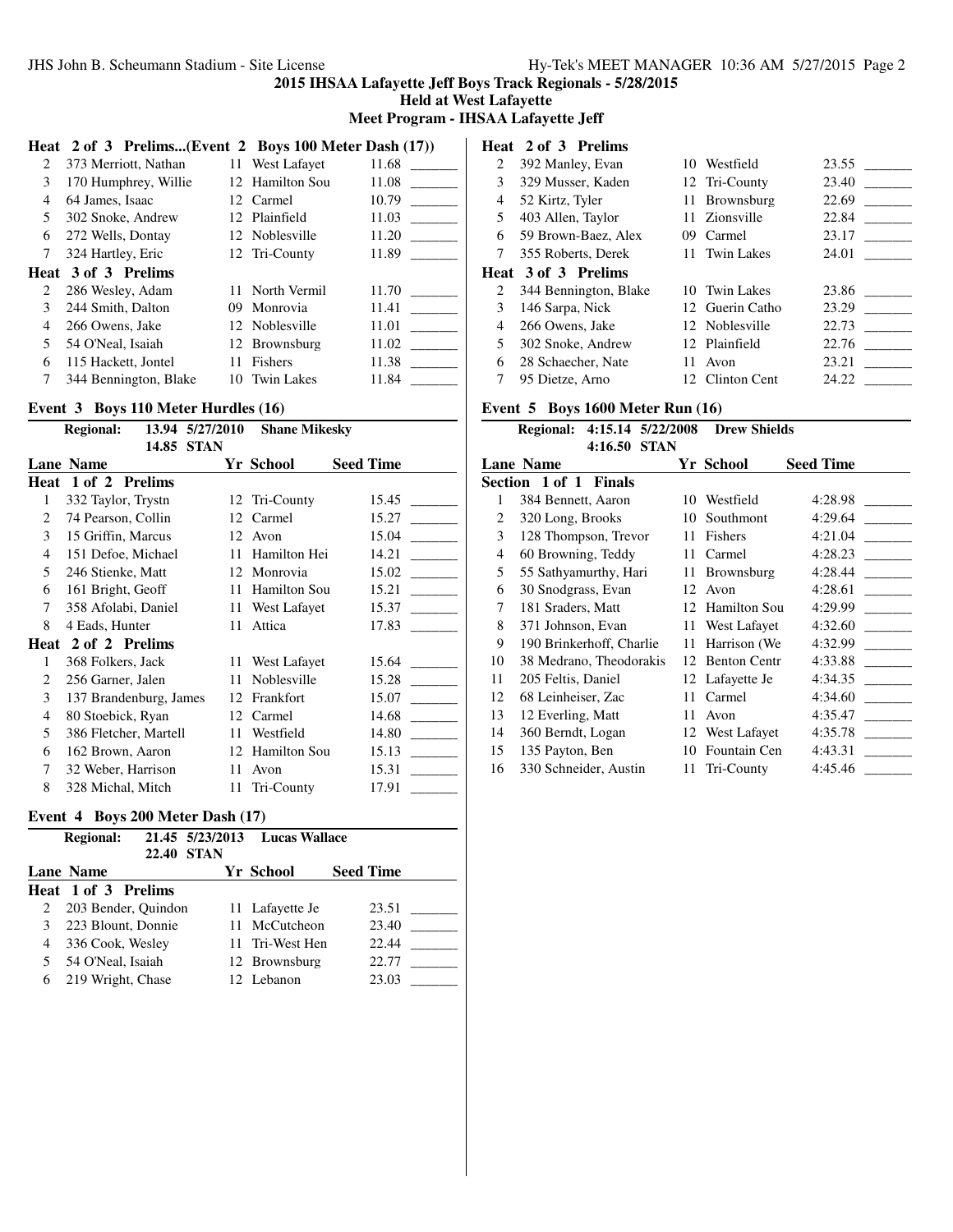**Held at West Lafayette**

**Meet Program - IHSAA Lafayette Jeff**

|                | 41.78 5/29/2014<br><b>Regional:</b>    |              | <b>Plainfield</b>              |
|----------------|----------------------------------------|--------------|--------------------------------|
|                | J Miller, K Robinson, A Snoke, J Maple |              |                                |
|                | 42.65 STAN                             |              |                                |
|                | <b>Lane Team</b>                       | <b>Relay</b> | <b>Seed Time</b>               |
| <b>Section</b> | $1$ of $2$<br><b>Finals</b>            |              |                                |
| 1              |                                        | A            | 46.34                          |
|                | Tri-County                             |              |                                |
|                | 1) 326 Layton, Ethan 11                |              | 2) 323 Cyr, Devin 12           |
|                | 3) 324 Hartley, Eric 12                |              | 4) 332 Taylor, Trystn 12       |
|                | 5) 322 Cook, Bryce 09                  |              | 6) 328 Michal, Mitch 11        |
|                | 7) 331 Sipkema, Justin 11              |              | 8) 325 Justice, Dalton 09      |
| 2              | Lafayette Je                           | А            | 44.85                          |
|                | 1) 210 Parker, De'Shawn 12             |              | 2) 202 Adams, Marlon 10        |
|                | 3) 203 Bender, Quindon 11              |              | 4) 208 Lee, Noah 11            |
|                | 5) 209 Magallanes, Adan 09             |              | 6) 216 Walker, Avery 09        |
|                | 7) 214 Tapia, Jon 09                   |              | 8) 217 Wright-Enlow, Sedric 09 |
| 3              | Avon                                   | А            | 44.84                          |
|                | 1) 13 Fall, Abdul 12                   |              | 2) 18 Idahosa, Osas 12         |
|                | 3) 23 Lakstins, Gabe 12                |              | 4) 28 Schaecher, Nate 11       |
|                | 5) 9 DuPriest, Corey 10                |              | 6) 11 Eniitan, Itan-ola 10     |
|                | 7) 27 Richardson, Raphael 10           |              | 8) 7 Carter, Jaban 09          |
| 4              | McCutcheon                             | А            | 44.06                          |
|                | 1) 220 Angstadt, Isaac 09              |              | 2) 223 Blount, Donnie 11       |
|                | 3) 233 Thompson, Levon 11              |              | 4) 232 Salazar, Salvador 11    |
|                | 5) 231 Robles, Josiah 11               |              | 6) 230 Retherford, Drew 11     |
|                | 7) 234 Torres, Drew 10                 |              | 8) 235 Williams, Cole 10       |
| 5              | Brownsburg                             | А            | 44.18                          |
|                | 1) 42 Akinribade, Toks 11              |              | 2) 52 Kirtz, Tyler 11          |
|                | 3) 53 Kouton, Nassif 12                |              | 4) 54 O'Neal, Isaiah 12        |
|                | 5) 50 Johnson, Hunter 10               |              | 6) 46 Craddick, Isaiah 11      |
| 6              | Monrovia                               | A            | 44.45                          |
|                | 1) 236 Ellis, Trevor 12                |              | 2) 238 Hood, Nick 12           |
|                | 3) 241 Miller, Cole 12                 |              | 4) 244 Smith, Dalton 09        |
|                | 5) 243 Seals, Steven 12                |              | 6) 247 Taylor, Tyler 12        |
| 7              | North Vermil                           | А            | 46.01                          |
|                | 1) 282 Earl, Jacob 11                  |              | 2) 286 Wesley, Adam 11         |
|                | 3) 284 Lee, Ethan 12                   |              | 4) 285 Turchi, Tyler 12        |
|                | 5) 283 Jumps, Zeth 12                  |              |                                |
| 8              | <b>Twin Lakes</b>                      | А            | 46.43                          |
|                | 1) 344 Bennington, Blake 10            |              | 2) 348 Dragoo, Adam 11         |
|                | 3) 352 Goodlow, Kris 10                |              | 4) 355 Roberts, Derek 11       |
|                | 5) 353 Laha, Jacob 11                  |              | 6) 357 Tian, Chen 12           |

# **Section 2 of 2 Finals**

| $\mathbf{1}$ | Hamilton Sou                 | A | 43.88                       |
|--------------|------------------------------|---|-----------------------------|
|              | 1) 167 Goss, Curtis 11       |   | 2) 183 Tsetse, David 11     |
|              | 3) 170 Humphrey, Willie 12   |   | 4) 185 Watts, Charlie 11    |
|              | 5) 175 Levell, Stepfon 11    |   | 6) 178 Maxey, Chase 09      |
|              | 7) 164 Camacho, Anthony 12   |   | 8) 162 Brown, Aaron 12      |
| 2            | Westfield                    | А | 43.60                       |
|              | 1) 386 Fletcher, Martell 11  |   | 2) 392 Manley, Evan 10      |
|              | 3) 398 Rodgers, Nolan 11     |   | 4) 399 Rubicz, Ryan 12      |
|              | 5) 394 Miller, Charles 09    |   | 6) 395 Neustifter, Drew 10  |
|              | 7) 400 Stewart, Trey 12      |   | 8) 402 Zolto, Chris 10      |
| 3            | Plainfield                   | А | 43.49                       |
|              | 1) 289 Archer, Zach 11       |   | 2) 290 Brisco, Josh 11      |
|              | 3) 293 Eljirby, Khalil 12    |   | 4) 302 Snoke, Andrew 12     |
|              | 5) 305 Whicker, Brad 10      |   | 6) 288 Ali, Zee 12          |
| 4            | Fishers                      | А | 42.48                       |
|              | 1) 111 Carver, Tres 12       |   | 2) 113 Chinn, Jeremy 11     |
|              | 3) 115 Hackett, Jontel 11    |   | 4) 109 Burrell, Keyshawn 11 |
|              | 5) 121 Lloyd, Josh 12        |   | 6) 117 Kaiser, Hunter 09    |
|              | 7) 116 Hernandez, Jordan 11  |   | 8) 125 Rogers, Noah 11      |
| 5            | Carmel                       | А | 42.62                       |
|              | 1) 64 James, Isaac 12        |   | 2) 74 Pearson, Collin 12    |
|              | 3) 80 Stoebick, Ryan 12      |   | 4) 84 Walker, Jalen 10      |
|              | 5) 75 Perkins, Marcus 11     |   | 6) 78 Smith, Nick 10        |
|              | 7) 71 Megenhardt, John 11    |   | 8) 59 Brown-Baez, Alex 09   |
| 6            | West Lafayet                 | А | 43.49                       |
|              | 1) 358 Afolabi, Daniel 11    |   | 2) 372 Marley, Matthew 10   |
|              | 3) 368 Folkers, Jack 11      |   | 4) 373 Merriott, Nathan 11  |
|              | 5) 361 Briggs, Sam 12        |   | 6) 367 Deckard, Steven 12   |
|              | 7) 374 Meyer, Duncan 12      |   | 8) 379 Williams, Jonah 10   |
| 7            | Hamilton Hei                 | A | 43.81                       |
|              | 1) 150 Brown, Jesse 10       |   | 2) 151 Defoe, Michael 11    |
|              | 3) 154 Peterson, Nick 11     |   | 4) 155 Roth, Nate 11        |
|              | 5) 152 Glover, Jacob 10      |   | 6) 153 Morales, Wilmer 10   |
|              | 7) 156 Schildmeier, Craig 12 |   | 8) 157 Tyner, Michael 10    |
| 8            | Tri-West Hen                 | А | 44.03                       |
|              | 1) 334 Arnell, Tanner 10     |   | 2) 336 Cook, Wesley 11      |
|              | 3) 341 Lucas, Derek 10       |   | 4) 343 Waite, Trevor 12     |
|              | 5) 337 Cooper, Evan 11       |   | 6) 342 Rose, Arron 11       |
|              | 7) 340 Hott, Donnie 12       |   |                             |

# **Event 7 Boys 400 Meter Dash (16)**

|   | <b>Regional:</b>             | 48.14 5/25/2000 | <b>Ryan Sarbinoff</b> |                  |
|---|------------------------------|-----------------|-----------------------|------------------|
|   |                              | 49.42 STAN      |                       |                  |
|   | <b>Lane Name</b>             |                 | Yr School             | <b>Seed Time</b> |
|   | <b>Section 1 of 2 Finals</b> |                 |                       |                  |
|   | 321 Lowe, Justin             |                 | 11 Southmont          | 52.45            |
| 2 | 229 Muhammad, Hamid          |                 | 11 McCutcheon         | 52.49            |
| 3 | 307 Hodgen, Devin            |                 | 11 Rossville          | 52.59            |
| 4 | 339 Hagemier, Cory           |                 | 12 Tri-West Hen       | 52.80            |
| 5 | 122 Montes, Dan              |                 | 12 Fishers            | 52.94            |
| 6 | 174 Ledford, Jake            | 09.             | <b>Hamilton Sou</b>   | 52.97            |
|   | 347 Dold, Mark               |                 | 12 Twin Lakes         | 53.56            |
| 8 | 3 Durham. Austin             | 10              | Attica                | 53.66            |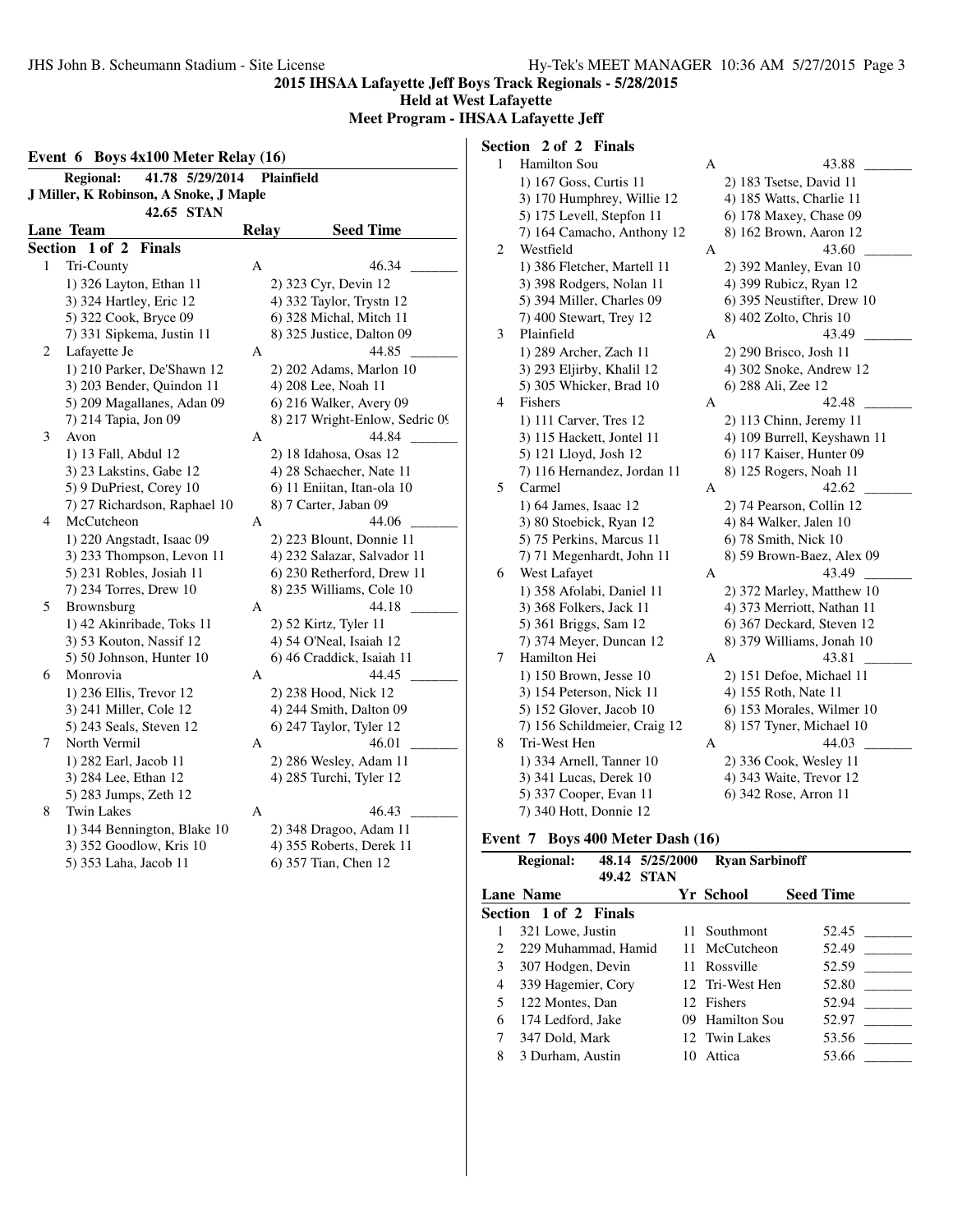**Held at West Lafayette**

 $\perp$ 

**Meet Program - IHSAA Lafayette Jeff**

# **Section 2 of 2 Finals...(Event 7 Boys 400 Meter Dash (16))**

| 1              | 266 Owens, Jake    | 12 Noblesville  | 49.50 |
|----------------|--------------------|-----------------|-------|
| 2              | 121 Lloyd, Josh    | 12 Fishers      | 49.72 |
| $\mathcal{E}$  | 53 Kouton, Nassif  | 12 Brownsburg   | 50.62 |
| $\overline{4}$ | 227 Minick, Carson | 10 McCutcheon   | 51.46 |
| 5              | 198 King, Chris    | 11 Harrison (We | 51.83 |
| 6              | 5 Little, Kenny    | 12 Attica       | 51.90 |
| 7              | 8 DePriest, Peyton | 10 Avon         | 51.97 |
| 8              | 20 Kleyn, Jordan   | 12 Avon         | 52.38 |

## **Event 8 Boys 300 Meter Hurdles (16)**

|                | <b>Regional:</b>       |       | 37.05 5/23/2013 | <b>Zach Reitzug</b> |                  |
|----------------|------------------------|-------|-----------------|---------------------|------------------|
|                |                        | 38.78 | <b>STAN</b>     |                     |                  |
|                | Lane Name              |       |                 | Yr School           | <b>Seed Time</b> |
|                | Section 1 of 2 Finals  |       |                 |                     |                  |
| 1              | 287 Gross, Trisden     |       | 12.             | North White         | 42.24            |
| $\mathfrak{D}$ | 225 Devine, Markeon    |       | 11              | McCutcheon          | 41.86            |
| 3              | 332 Taylor, Trystn     |       | 12              | Tri-County          | 41.56            |
| 4              | 246 Stienke, Matt      |       | 12              | Monrovia            | 40.90            |
| 5              | 404 Bishop, Brock      |       | 10              | Zionsville          | 41.29            |
| 6              | 368 Folkers, Jack      |       | 11              | West Lafayet        | 41.45            |
| 7              | 381 Ragsdale, Sam      |       | 12.             | Western Boone       | 41.99            |
| 8              | 4 Eads, Hunter         |       | 11              | Attica              | 43.42            |
|                | Section 2 of 2 Finals  |       |                 |                     |                  |
| 1              | 66 Kleffman, Jake      |       | 12              | Carmel              | 40.73            |
| $\mathfrak{D}$ | 32 Weber, Harrison     |       | 11              | Avon                | 40.06            |
| 3              | 358 Afolabi, Daniel    |       | 11              | West Lafayet        | 39.81            |
| 4              | 15 Griffin, Marcus     |       | 12              | Avon                | 39.30            |
| 5              | 84 Walker, Jalen       |       | 10              | Carmel              | 39.57            |
| 6              | 137 Brandenburg, James |       | 12              | Frankfort           | 39.63            |
| 7              | 171 Johnson, Hunter    |       | 12              | <b>Hamilton Sou</b> | 40.71            |
| 8              | 256 Garner, Jalen      |       | 11              | Noblesville         | 40.81            |

#### **Event 9 Boys 800 Meter Run (16)**

|                | 1:53.06 5/26/2005<br><b>Regional:</b> |    | <b>Garrett Zambrows</b> |                  |
|----------------|---------------------------------------|----|-------------------------|------------------|
|                | 1:55.36<br><b>STAN</b>                |    |                         |                  |
|                | Lane Name                             |    | Yr School               | <b>Seed Time</b> |
|                | Section 1 of 1 Finals                 |    |                         |                  |
| 1A             | 55 Sathyamurthy, Hari                 | 11 | <b>Brownsburg</b>       | 1:56.07          |
| 1B             | 389 Hartman, Alec                     | 11 | Westfield               | 1:58.18          |
| 1 <sup>C</sup> | 130 Werling, Peter                    | 10 | Fishers                 | 2:01.14          |
| 1 <sub>D</sub> | 38 Medrano, Theodorakis               | 12 | <b>Benton Centr</b>     | 2:02.60          |
| 2A             | 416 Rigg, Oliver                      | 11 | Zionsville              | 1:57.18          |
| 2B             | 156 Schildmeier, Craig                | 12 | Hamilton Hei            | 1:59.43          |
| 2C             | 31 Wakefield, Hunter                  | 09 | Avon                    | 2:01.54          |
| 2D             | 364 Cohen, Jake                       |    | 12 West Lafayet         | 2:03.06          |
| 3A             | 187 Wright, Jordan                    | 12 | Hamilton Sou            | 1:57.48          |
| 3B             | 21 Kleyn, Taylor                      | 12 | Avon                    | 1:59.89          |
| 3 <sup>C</sup> | 207 Griffin, Cayce                    |    | 12 Lafayette Je         | 2:02.09          |
| 3D             | 349 Estrada, Edgar                    | 12 | Twin Lakes              | 2:07.31          |
| 4A             | 139 Bluish, Christopher               | 12 | Guerin Catho            | 1:57.51          |
| 4B             | 380 Noonan, Michael                   |    | 12 Western Boone        | 2:00.42          |
| 4C             | 193 Ensinger, Nick                    |    | 12 Harrison (We         | 2:02.36          |
| 4D             | 135 Payton, Ben                       |    | 10 Fountain Cen         | 2:08.59          |

**Event 10 Boys 3200 Meter Run (16)**

|    | <b>Regional:</b>       | 9:10.08 5/29/2014 |    | <b>Cooper Williams</b> |                  |
|----|------------------------|-------------------|----|------------------------|------------------|
|    |                        | 9:16.26 STAN      |    |                        |                  |
|    | <b>Lane Name</b>       |                   |    | Yr School              | <b>Seed Time</b> |
|    | Section 1 of 1 Finals  |                   |    |                        |                  |
| 1  | 65 Jenkins, Grayson    |                   |    | 12 Carmel              | 9:33.32          |
| 2  | 260 Hoffman, Eric      |                   | 10 | Noblesville            | 9:46.51          |
| 3  | 83 Veatch, Ben         |                   | 11 | Carmel                 | 9:02.31          |
| 4  | 166 Fendel, Gabe       |                   | 09 | Hamilton Sou           | 9:28.08          |
| 5  | 184 Wagoner, Ben       |                   | 10 | Hamilton Sou           | 9:28.95          |
| 6  | 377 Williams, Cooper   |                   | 11 | West Lafayet           | 9:30.94          |
| 7  | 375 Patacsil, Dominic  |                   |    | 12 West Lafayet        | 9:47.77          |
| 8  | 306 Heffernan, Solomon |                   | 12 | Rossville              | 9:50.85          |
| 9  | 120 Kuhn, Sam          |                   | 09 | Fishers                | 9:51.86          |
| 10 | 396 Parsley, Ethan     |                   | 11 | Westfield              | 9:52.12          |
| 11 | 408 Cash, Ryan         |                   |    | 12 Zionsville          | 9:53.34          |
| 12 | 6 Anderson, Will       |                   | 12 | Avon                   | 9:54.40          |
| 13 | 43 Bond, Mark          |                   | 12 | <b>Brownsburg</b>      | 9:55.75          |
| 14 | 356 Snyder, Kody       |                   | 12 | <b>Twin Lakes</b>      | 10:14.77         |
| 15 | 314 Million, Conner    |                   | 11 | Seeger                 | 10:51.51         |
| 16 | 354 Novack, Will       |                   |    | 12 Twin Lakes          | 10:56.58         |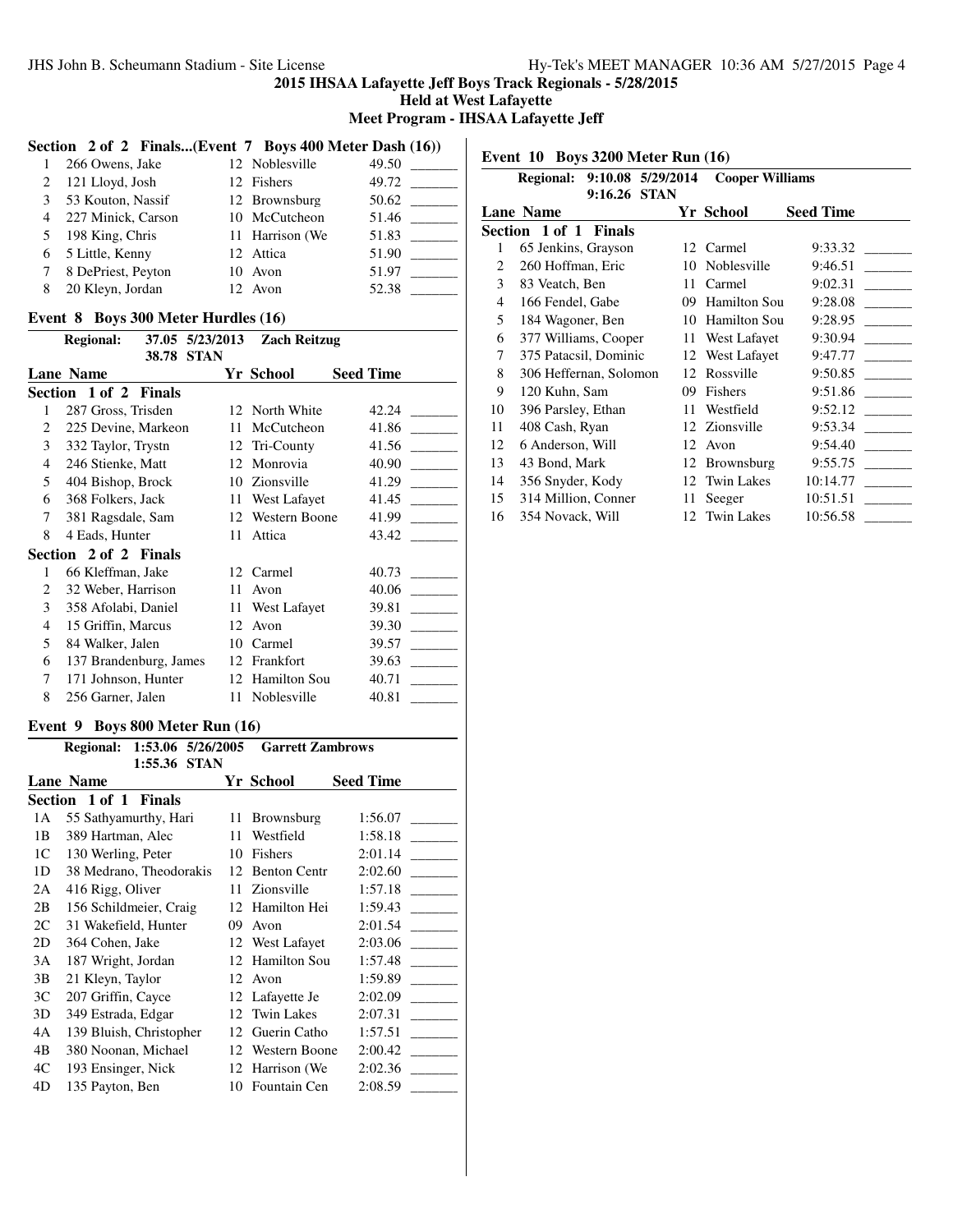**Held at West Lafayette**

**Meet Program - IHSAA Lafayette Jeff**

|         | Event 11 Boys 4x400 Meter Relay (16)                |              |                               |
|---------|-----------------------------------------------------|--------------|-------------------------------|
|         | $3:18.84$ 5/29/2014<br><b>Regional:</b>             |              | <b>Brownsburg</b>             |
|         | <b>B Britton, T Kirtz, N Kouton, H Sathyamurthy</b> |              |                               |
|         | 3:21.06 STAN                                        |              |                               |
|         | Lane Team                                           | <b>Relay</b> | <b>Seed Time</b>              |
| Section | 1 of 2<br><b>Finals</b>                             |              |                               |
| 1       | <b>Twin Lakes</b>                                   | A            | 3:36.94                       |
|         | 1) 344 Bennington, Blake 10                         |              | 2) 352 Goodlow, Kris 10       |
|         | 3) 347 Dold, Mark 12                                |              | 4) 349 Estrada, Edgar 12      |
|         | 5) 350 Estudillo, Elian                             |              | 6) 346 Conrad, Matt 10        |
| 2       | West Lafayet                                        | А            | 3:34.39                       |
|         | 1) 368 Folkers, Jack 11                             |              | 2) 376 Sutton, Stephen 12     |
|         | 3) 378 Williams, Dylan 11                           |              | 4) 367 Deckard, Steven 12     |
|         | 5) 359 Aguilera, Anthony 10                         |              | 6) 371 Johnson, Evan 11       |
|         | 7) 362 Burns, Christian 10                          |              | 8) 364 Cohen, Jake 12         |
| 3       | Harrison (We                                        | A            | 3:33.87                       |
|         | 1) 198 King, Chris 11                               |              | 2) 200 White, Brendan 12      |
|         | 3) 194 Garner, Troy 12                              |              | 4) 197 Jensen, Silas 12       |
|         | 5) 190 Brinkerhoff, Charlie 11                      |              | 6) 192 DeGraw, Jonathan 11    |
| 4       | Tri-West Hen                                        | A            | 3:31.11                       |
|         | 1) 336 Cook, Wesley 11                              |              | 2) 339 Hagemier, Cory 12      |
|         | 3) 340 Hott, Donnie 12                              |              | 4) 343 Waite, Trevor 12       |
|         | 5) 335 Bruce, Benjamin                              |              | 6) 337 Cooper, Evan 11        |
|         | 7) 341 Lucas, Derek 10                              |              | 8) 338 Cooper, Keiland 12     |
| 5       | Plainfield                                          | А            | 3:31.50                       |
|         | 1) 289 Archer, Zach 11                              |              | 2) 290 Brisco, Josh 11        |
|         | 3) 293 Eljirby, Khalil 12                           |              | 4) 302 Snoke, Andrew 12       |
|         | 5) 296 Powers, Tyler 10                             |              | 6) 301 Smith, Luke 09         |
|         | 7) 291 Davis, Logan 12                              |              | 8) 304 Vayhinger, Brayton 09  |
| 6       | Hamilton Sou                                        | А            | 3:31.83                       |
|         | 1) 162 Brown, Aaron 12                              |              | 2) 169 Hornbuckle, Justin 11  |
|         | 3) 181 Sraders, Matt 12                             |              | 4) 187 Wright, Jordan 12      |
|         | 5) 158 Biehl, Devin 11                              |              | 6) 186 Williams, Chad 11      |
|         | 7) 174 Ledford, Jake 09                             |              | 8) 188 Zuber, Zach 09         |
| 7       | Attica                                              | А            | 3:35.89                       |
|         | 1) 1 Blackburn, Christain 11                        |              | 2) 2 Caron, Andrew 11         |
|         | 3) 3 Durham, Austin 10                              |              | 4) 5 Little, Kenny 12         |
|         | 5) 4 Eads, Hunter 11                                |              |                               |
| 8       | <b>Benton Centr</b>                                 | А            | 3:38.20                       |
|         | 1) 38 Medrano, Theodorakis 12                       |              | 2) 34 Fry, Zackary 09         |
|         | 3) 39 Post, Nathaniel 12                            |              | 4) 40 Tompkins, Xachary parke |
|         | 5) 33 Arthur, David 09                              |              | 6) 37 Medrano, Leroy 10       |
|         | 7) 35 Kretzmeier, Clay 09                           |              | 8) 36 Mak Hoffman, Aaron 10   |
|         |                                                     |              |                               |

# **Section 2 of 2 Finals**

| 1 | Westfield                    | Α | 3:28.07                    |
|---|------------------------------|---|----------------------------|
|   | 1) 383 Barnes, Dylan 11      |   | 2) 385 Crawford, Johnny 12 |
|   | 3) 388 Grinnage, Kyle 11     |   | 4) 399 Rubicz, Ryan 12     |
|   | 5) 389 Hartman, Alec 11      |   | 6) 391 Mamaril, Justin 11  |
|   | 7) 394 Miller, Charles 09    |   | 8) 384 Bennett, Aaron 10   |
| 2 | Carmel                       | А | 3:25.96                    |
|   | 1) 58 Ash, Nick 11           |   | $2)$ 61 Griffin, James 11  |
|   | 3) 81 Thomas, Tyrone 12      |   | 4) 84 Walker, Jalen 10     |
|   | 5) 62 Gudgel, Spencer 09     |   | 6) 66 Kleffman, Jake 12    |
|   | 7) 60 Browning, Teddy 11     |   | 8) 59 Brown-Baez, Alex 09  |
| 3 | Noblesville                  | A | 3:25.96                    |
|   | 1) 261 Lang, Jack 11         |   | 2) 266 Owens, Jake 12      |
|   | 3) 269 Taylor, Joel 11       |   | 4) 272 Wells, Dontay 12    |
|   | 5) 254 Bell, Brett 10        |   | 6) 270 Terrell, Jazz 09    |
|   | 7) 271 Warne, Jordan 12      |   | 8) 256 Garner, Jalen 11    |
| 4 | Brownsburg                   | А | 3:21.62                    |
|   | 1) 45 Britton, Brandon 12    |   | 2) 52 Kirtz, Tyler 11      |
|   | 3) 55 Sathyamurthy, Hari 11  |   | 4) 56 Webster, Seth 12     |
|   | 5) 53 Kouton, Nassif 12      |   | 6) 50 Johnson, Hunter 10   |
|   | 7) 47 Edwards, Kristopher 11 |   |                            |
| 5 | Avon                         | А | 3:22.63                    |
|   | 1) 8 DePriest, Peyton 10     |   | 2) 15 Griffin, Marcus 12   |
|   | 3) 24 Newbern, Tony 11       |   | 4) 32 Weber, Harrison 11   |
|   | 5) 23 Lakstins, Gabe 12      |   | 6) 10 Egunyomi, David 10   |
|   | 7) 30 Snodgrass, Evan 12     |   | 8) 20 Kleyn, Jordan 12     |
| 6 | Fishers                      | А | 3:22.99                    |
|   | 1) 109 Burrell, Keyshawn 11  |   | 2) 112 Cates, Jordan 12    |
|   | 3) 121 Lloyd, Josh 12        |   | 4) 123 Moss, Jalen 10      |
|   | 5) 114 Foster, Simeon 12     |   | 6) 122 Montes, Dan 12      |
|   | 7) 117 Kaiser, Hunter 09     |   | 8) 130 Werling, Peter 10   |
| 7 | Zionsville                   | A | 3:26.75                    |
|   | 1) 407 Canfield, Carson 09   |   | 2) 409 Edwards, Jay 10     |
|   | 3) 413 McCullough, David 09  |   | 4) 421 Walker, Brett 11    |
|   | 5) 404 Bishop, Brock 10      |   | $(6)$ 416 Rigg, Oliver 11  |
|   | 7) 419 Sorrells, Tucker 11   |   | 8) 410 Greeson, Payton 09  |
| 8 | McCutcheon                   | А | 3:29.60                    |
|   | 1) 220 Angstadt, Isaac 09    |   | 2) 227 Minick, Carson 10   |
|   | 3) 223 Blount, Donnie 11     |   | 4) 229 Muhammad, Hamid 11  |
|   | 5) 226 Garriott, Cole 10     |   | 6) 222 Berryman, Justin 12 |
|   | 7) 228 Moffett, Landon 12    |   | 8) 225 Devine, Markeon 11  |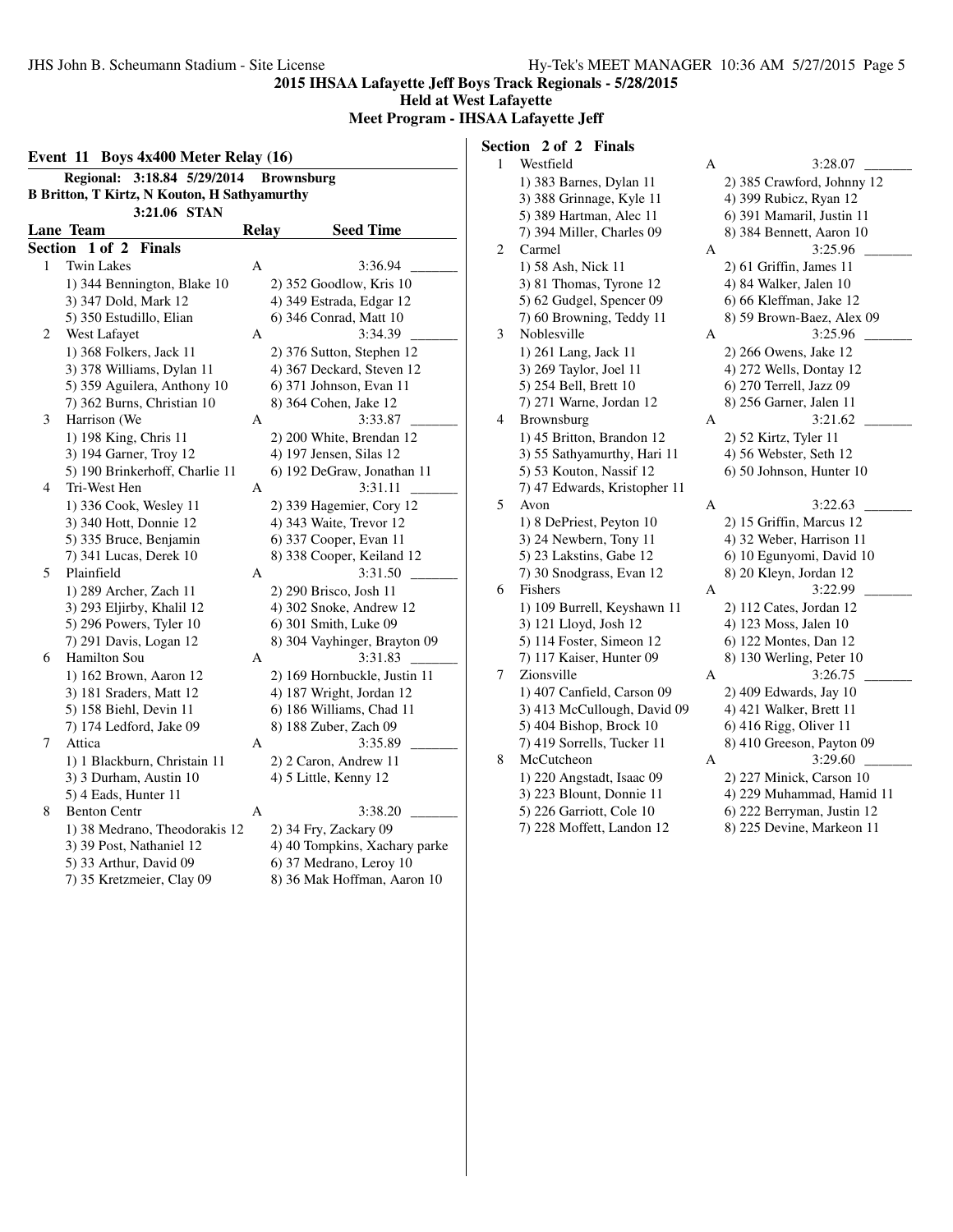**Held at West Lafayette**

**Meet Program - IHSAA Lafayette Jeff**

**Event 12 Boys High Jump (19)**

|                | <b>Regional:</b>        | $7-01.50$   | 5/27/2010   |                     | <b>Jonathon Christensen</b> |
|----------------|-------------------------|-------------|-------------|---------------------|-----------------------------|
|                |                         | $6 - 04.00$ | <b>STAN</b> |                     |                             |
| Pos            | <b>Name</b>             |             |             | Yr School           | <b>Seed Mark</b>            |
|                | Flight 1 of 2 Finals    |             |             |                     |                             |
| 1              | 309 Bowlus, Brock       |             | 09          | Seeger              | $5 - 10.00$                 |
| 2              | 100 Luken, Zach         |             | 09          | Danville Com        | $5 - 10.00$                 |
| 3              | 201 Fusiek, Luke        |             | 11          | Lafayette Ce        | $5 - 10.00$                 |
| $\overline{4}$ | 26 Pankey-Wallace, Drew |             | 11          | Avon                | $5 - 10.00$                 |
| 5              | 352 Goodlow, Kris       |             | 10          | <b>Twin Lakes</b>   | 5-10.00                     |
| 6              | 418 Sheridan, James     |             | 10          | Zionsville          | $5 - 10.00$                 |
| 7              | 211 Ricksy, Dan         |             | 11          | Lafayette Je        | $5 - 10.00$                 |
| 8              | 144 Matthews II, Brian  |             | 12          | Guerin Catho        | $6 - 00.00$                 |
| 9              | 73 Otto, Jackson        |             | 11          | Carmel              | $6 - 00.00$                 |
| Flight         | 2 of 2 Finals           |             |             |                     |                             |
| 1              | 191 Decker, Adam        |             | 09          | Harrison (We        | $6 - 00.00$                 |
| 2              | 137 Brandenburg, James  |             | 12          | Frankfort           | $6 - 00.00$                 |
| 3              | 251 Culver, Aaron       |             | 10          | Mooresville         | $6 - 00.00$                 |
| 4              | 225 Devine, Markeon     |             | 11          | McCutcheon          | 6-01.00                     |
| 5              | 152 Glover, Jacob       |             | 10          | Hamilton Hei        | 6-01.00                     |
| 6              | 5 Little, Kenny         |             | 12          | Attica              | $6 - 02.00$                 |
| 7              | 176 Lloyd, Devin        |             | 12          | <b>Hamilton Sou</b> | $6 - 02.00$                 |
| 8              | 318 Chrisensen, Jason   |             | 12          | Southmont           | 6-04.00                     |
| 9              | 125 Rogers, Noah        |             | 11          | Fishers             | 6-05.00                     |
| 10             | 165 Ehigbai, Francis    |             | 12          | Hamilton Sou        | 6-05.00                     |

## **Event 13 Boys Long Jump (16)**

|     | Regional: 23-02.25 5/24/2007 |             | <b>Brandon Leap-Hall</b> |                  |
|-----|------------------------------|-------------|--------------------------|------------------|
|     | 22-02.50                     | <b>STAN</b> |                          |                  |
| Pos | <b>Name</b>                  |             | Yr School                | <b>Seed Mark</b> |
|     | Flight 1 of 2 Finals         |             |                          |                  |
| 1   | 327 Legler, Elijah           | 12          | Tri-County               | 20-08.00         |
| 2   | 16 Hargis, Will              | 12          | Avon                     | 21-00.00         |
| 3   | 145 McGinnis, Carter         | 10          | Guerin Catho             | 21-02.50         |
| 4   | 72 Murphy, Cole              | 11          | Carmel                   | 21-04.25         |
| 5   | 86 Butler, Zachary           | 11          | Cascade                  | 21-05.50         |
| 6   | 64 James, Isaac              | 12          | Carmel                   | 22-01.00         |
| 7   | 111 Carver, Tres             | 12          | Fishers                  | 22-04.25         |
| 8   | 168 Guillory, Tiger          | 12          | <b>Hamilton Sou</b>      | 22-05.75         |
|     | Flight 2 of 2 Finals         |             |                          |                  |
| 1   | 343 Waite, Trevor            | 12          | Tri-West Hen             | 19-09.25         |
| 2   | 308 Saylor, Griffey          | 11          | Rossville                | 20-00.50         |
| 3   | 284 Lee, Ethan               | 12          | North Vermil             | 20-01.50         |
| 4   | 185 Watts, Charlie           | 11          | Hamilton Sou             | 20-05.00         |
| 5   | 150 Brown, Jesse             | 10          | Hamilton Hei             | 20-05.25         |
| 6   | 195 Greene, Cameron          | 12          | Harrison (We             | 20-05.50         |
| 7   | 355 Roberts, Derek           | 11          | <b>Twin Lakes</b>        | 20-06.00         |
| 8   | 278 Shillings, Jordan        |             | 12 North Montgo          | 20-06.50         |

**Event 14 Boys Discus Throw (16)**

|                |                              |               |    | Regional: 185-06 5/22/2008 Tyler Hiatt |                  |
|----------------|------------------------------|---------------|----|----------------------------------------|------------------|
|                |                              | 160-08 STAN   |    |                                        |                  |
| Pos            | <b>Name</b>                  |               |    | Yr School                              | <b>Seed Mark</b> |
|                | Flight 1 of 2 Finals         |               |    |                                        |                  |
| 1              | 315 Smith, Jayson            |               |    | 12 Seeger                              | 130-05           |
| 2              | 41 Wolf, Gavin               |               |    | 12 Benton Centr                        | 133-08           |
| 3              | 333 Thomas, Kyle             |               |    | 12 Tri-County                          |                  |
| $\overline{4}$ | 25 Overton, Sam              |               | 12 | Avon                                   | 136-07           |
| 5              | 365 Crosser, Casey           |               |    | 12 West Lafayet                        | 137-01           |
| 6              | 149 Boser, Joel              |               |    | 12 Hamilton Hei                        | 138-06           |
| $7^{\circ}$    | 411 Klein, Tyler             |               |    | 11 Zionsville                          | 140-02           |
| 8              | 177 Lucas, Ashmon            |               |    | 12 Hamilton Sou                        | 142-01           |
|                | Flight 2 of 2 Finals         |               |    |                                        |                  |
| 1              | 179 Murphy, Bradley          |               |    | 12 Hamilton Sou                        | $142-10$         |
| 2              | 96 Royer, Nik                |               |    | 12 Clinton Prai                        | 144-07           |
| $\mathfrak{Z}$ | 221 Berning, Russell         |               |    | 12 McCutcheon                          | 145-09           |
| 4              | 119 Kosegi, Cameron          |               |    | 10 Fishers                             | $150-08$         |
| 5              | 67 Laconi, Vince             |               |    | 12 Carmel                              | 151-05           |
| 6              | 255 Ferguson, Eric           |               |    | 11 Noblesville                         | $156-00$         |
| 7              | 218 Williams, Kyle           |               |    | 11 Lebanon                             | 158-07           |
| 8              | 29 Schall, David             |               |    | 12 Avon                                | 164-02           |
|                | Event 15 Boys Shot Put (16)  |               |    |                                        |                  |
|                | Regional: 61-00.50 5/24/2012 |               |    | <b>Langston Newton</b>                 |                  |
|                |                              | 54-11.00 STAN |    |                                        |                  |
| Pos            | <b>Name</b>                  |               |    | Yr School                              | <b>Seed Mark</b> |
|                | Flight 1 of 2 Finals         |               |    |                                        |                  |

| Flight | 1 of 2 Finals          |    |                     |          |
|--------|------------------------|----|---------------------|----------|
| 1      | 224 Cox, Nick          |    | 12 McCutcheon       | 45-01.00 |
| 2      | 41 Wolf, Gavin         | 12 | <b>Benton Centr</b> | 45-04.00 |
| 3      | 363 Chambers, Connor   |    | 12 West Lafayet     | 45-04.75 |
| 4      | 85 Prater, Zak         | 12 | Carroll             | 46-03.00 |
| 5.     | 105 Clark, Garrett     | 11 | Delphi              | 47-06.75 |
| 6      | 177 Lucas, Ashmon      | 12 | <b>Hamilton Sou</b> | 47-10.50 |
| 7      | 255 Ferguson, Eric     | 11 | Noblesville         | 48-06.00 |
| 8      | 250 Andersen, Michael  |    | 12 Mooresville      | 48-07.00 |
|        | Flight 2 of 2 Finals   |    |                     |          |
| 1      | 126 Smith, Christian   |    | 12 Fishers          | 48-11.00 |
| 2      | 370 Jacobs, Evan       |    | 12 West Lafayet     | 49-06.00 |
| 3      | 218 Williams, Kyle     | 11 | Lebanon             | 49-08.00 |
| 4      | 240 McCubbins, Dristin | 11 | Monrovia            | 50-03.50 |
| 5      | 63 Herr, Jake          | 12 | Carmel              | 52-06.75 |
| 6      | 25 Overton, Sam        | 12 | Avon                | 55-00.00 |
| 7      | 67 Laconi, Vince       | 12 | Carmel              | 55-01.75 |
| 8      | 29 Schall, David       |    | 12 Avon             | 61-02.75 |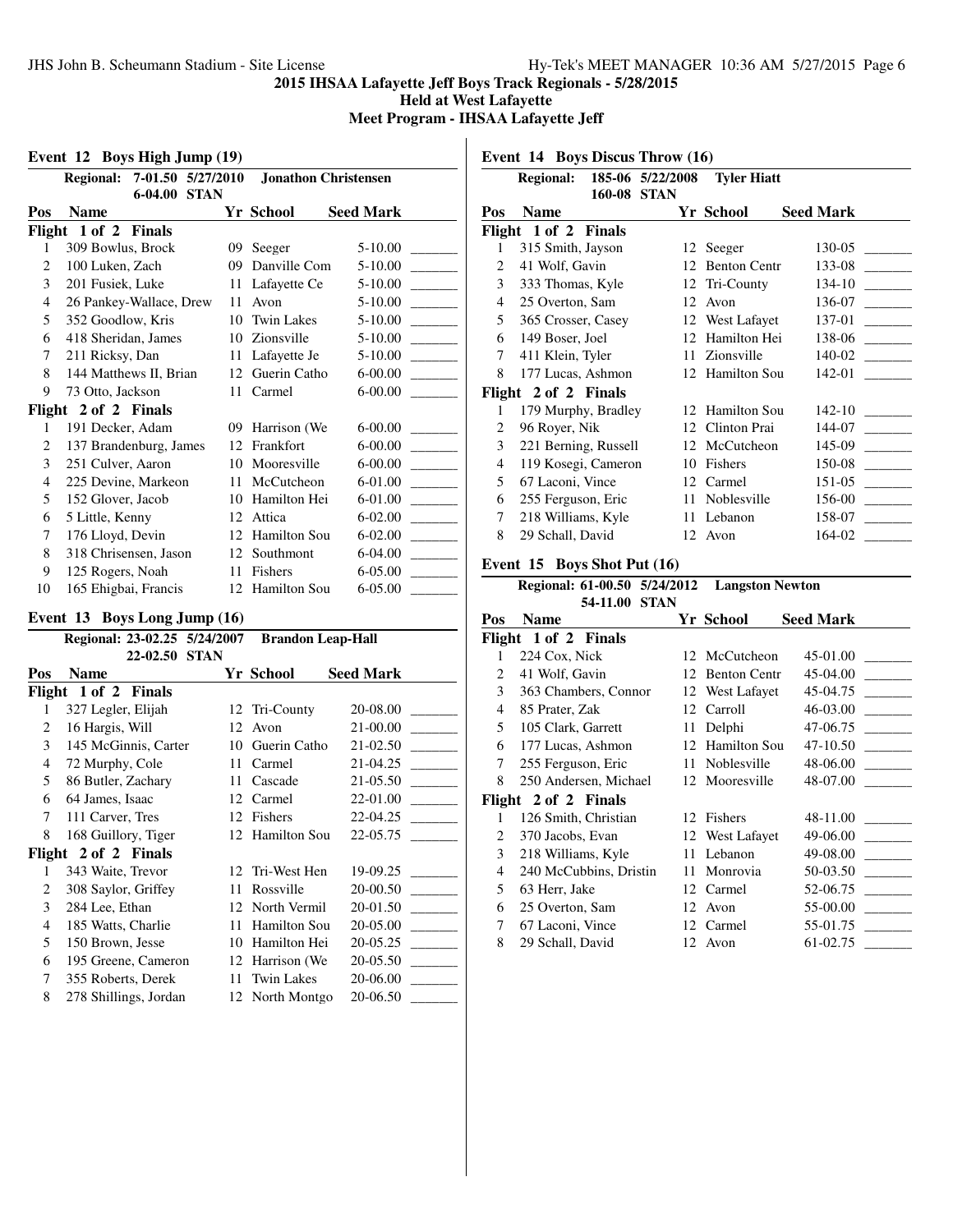**Held at West Lafayette**

# **Meet Program - IHSAA Lafayette Jeff**

|     | 16-09 5/25/2006<br><b>Regional:</b><br>14-04.00 | <b>STAN</b> | <b>Jeremy Brading</b> |                  |
|-----|-------------------------------------------------|-------------|-----------------------|------------------|
| Pos | <b>Name</b>                                     |             | Yr School             | <b>Seed Mark</b> |
|     | Flight 1 of 2 Finals                            |             |                       |                  |
| 1   | 107 Kinsler, Kolt                               | 12          | Delphi                | 10-06.00         |
| 2   | 106 Edging, Colin                               | 11          | Delphi                | 11-00.00         |
| 3   | 331 Sipkema, Justin                             | 11          | Tri-County            | 11-06.00         |
| 4   | 401 Tyler, Austin                               | 12          | Westfield             | 11-10.00         |
| 5   | 366 Custer, Coby                                | 10          | West Lafayet          | 11-10.00         |
| 6   | 182 Sundling, Leth                              | 09          | <b>Hamilton Sou</b>   | 12-04.00         |
| 7   | 48 Gay, Brandon                                 | 12          | Brownsburg            | 12-04.00         |
| 8   | 199 Nance, Zach                                 | 10          | Harrison (We          | 12-04.00         |
| 9   | 391 Mamaril, Justin                             | 11          | Westfield             | 12-10.00         |
|     | Flight 2 of 2 Finals                            |             |                       |                  |
| 1   | 262 Loria, Steve                                | 11          | Noblesville           | 12-10.00         |
| 2   | 319 Highfield, Wayne                            | 12          | Southmont             | 13-01.00         |
| 3   | 417 Sheehan, Kyle                               | 12          | Zionsville            | 13-01.00         |
| 4   | 70 Lipe, Ryan                                   | 10          | Carmel                | 13-01.00         |
| 5   | 69 Lipe, Mitch                                  | 10          | Carmel                | 13-01.00         |
| 6   | 236 Ellis, Trevor                               | 12          | Monrovia              | 13-04.00         |
| 7   | 412 La Joie, Beau                               | 12          | Zionsville            | 13-04.00         |
| 8   | 138 Crum, Colton                                | 09          | Frankfort             | 16-00.00         |
| 9   | 159 Bray, Ethan                                 | 11          | <b>Hamilton Sou</b>   | 16-04.75         |
|     |                                                 |             |                       |                  |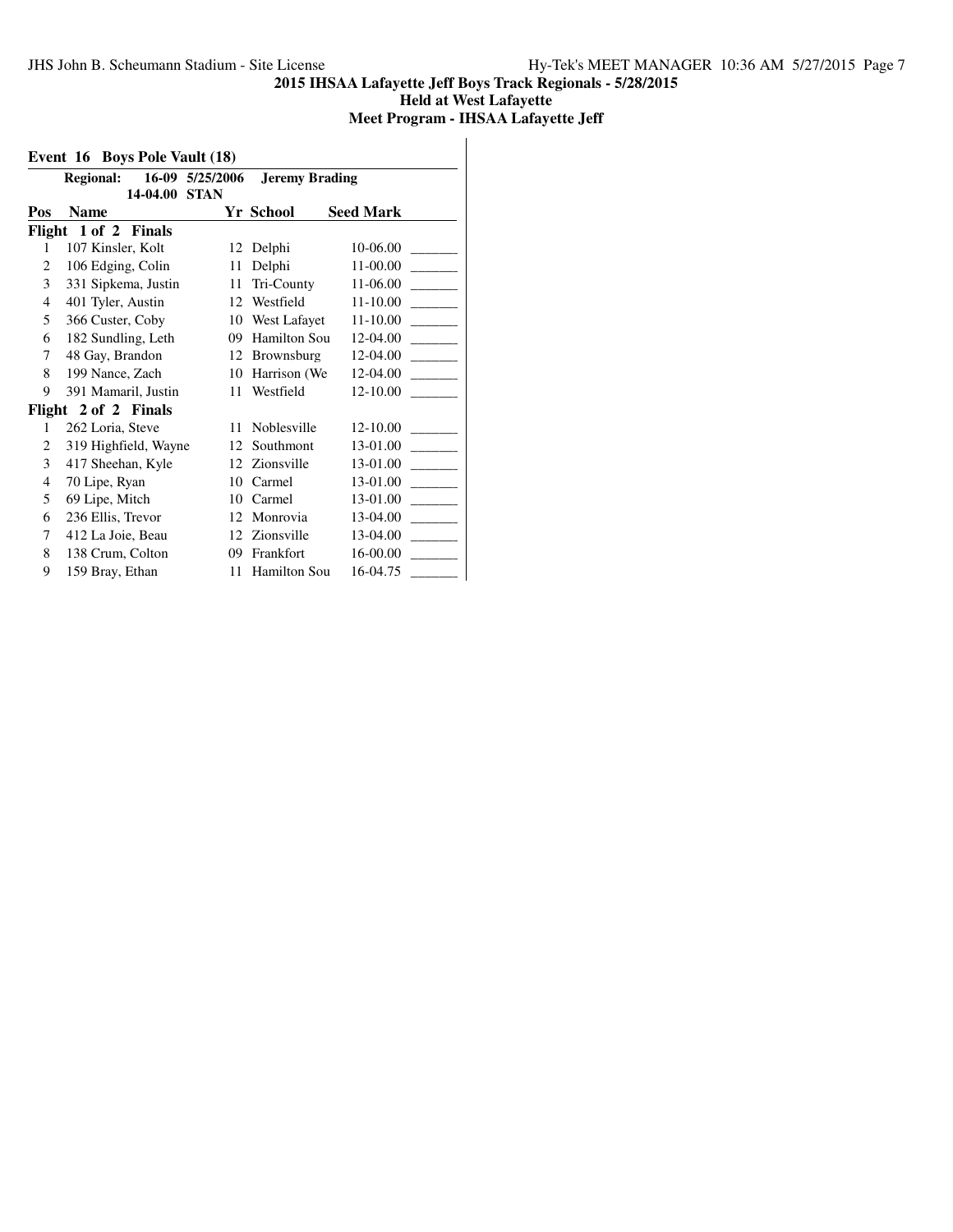# **Held at West Lafayette School Roster**

| <b>Name</b>                 | Comp# Year     |    | <b>Name</b>                    | Comp# Year |    | <b>Name</b>               | Comp# Year Name |        |                              | Comp# Year |    |
|-----------------------------|----------------|----|--------------------------------|------------|----|---------------------------|-----------------|--------|------------------------------|------------|----|
| <b>Attica</b>               |                |    | Boone, Devon                   | 44         | 11 | Durham, David             | 88              | 09     | Thompson, Trevor             | 128        | 11 |
| Blackburn, Christain        | 1              | 11 | Britton, Brandon               | 45         | 12 | Guerendo, Isaac           | 89              | 09     | Wai, Shinya                  | 129        | 11 |
| Caron, Andrew               | $\overline{c}$ | 11 | Craddick, Isaiah               | 46         | 11 | Hutcheson, Chad           | 90              | 09     | Werling, Peter               | 130        | 10 |
| Durham, Austin              | 3              | 10 | Edwards, Kristopher            | 47         | 11 | Johnson, Sean             | 91              | 09     | Total: 23                    |            |    |
| Eads, Hunter                | $\overline{4}$ | 11 | Gay, Brandon                   | 48         | 12 | Pence, Michael            | 92              | 12     | <b>Fountain Central</b>      |            |    |
| Little, Kenny               | 5              | 12 | Hammerly, Christian            | 49         | 09 | Shepard, Ben              | 93              | 09     | Andres, James                | 131        | 12 |
| Total: 5                    |                |    | Johnson, Hunter                | 50         | 10 | White, Mac                | 94              | 12     | Barrett, Zach                | 132        | 10 |
|                             |                |    | Kaneversky, Colter             | 51         | 09 | Total: 9                  |                 |        | Carson, Xander               | 133        | 09 |
| Avon                        |                |    | Kirtz, Tyler                   | 52         | 11 | <b>Clinton Central</b>    |                 |        | Mellady, Colin               | 134        | 09 |
| Anderson, Will              | 6              | 12 | Kouton, Nassif                 | 53         | 12 | Dietze, Arno              | 95              | 12     | Payton, Ben                  | 135        | 10 |
| Carter, Jaban               | 7              | 09 | O'Neal, Isaiah                 | 54         | 12 | Total: 1                  |                 |        | Phillips, Caleb              | 136        | 10 |
| DePriest, Peyton            | $\,8$          | 10 | Sathyamurthy, Hari             | 55         | 11 |                           |                 |        | Total: 6                     |            |    |
| DuPriest, Corey             | 9              | 10 | Webster, Seth                  | 56         | 12 | <b>Clinton Prairie</b>    |                 |        |                              |            |    |
| Egunyomi, David             | 10             | 10 | Wilbur, Levi                   | 57         | 11 | Royer, Nik                | 96              | 12     | Frankfort                    |            |    |
| Eniitan, Itan-ola           | 11             | 10 | Total: 16                      |            |    | Total: 1                  |                 |        | Brandenburg, James           | 137        | 12 |
| Everling, Matt              | 12             | 11 | Carmel                         |            |    | <b>Danville Community</b> |                 |        | Crum, Colton                 | 138        | 09 |
| Fall, Abdul                 | 13             | 12 | Ash, Nick                      | 58         | 11 | Allen, Cameron            | 97              | 11     | Total: 2                     |            |    |
| Grealish, Rhys              | 14             | 10 | Brown-Baez, Alex               | 59         | 09 | Genin, Chris              | 98              | 11     | <b>Guerin Catholic</b>       |            |    |
| Griffin, Marcus             | 15             | 12 | Browning, Teddy                | 60         | 11 | Gerber, Daniel            | 99              | 10     | Bluish, Christopher          | 139        | 12 |
| Hargis, Will                | 16             | 12 | Griffin, James                 | 61         | 11 | Luken, Zach               | 100             | 09     | Curtis, Kip                  | 140        | 12 |
| Harmon, Ben                 | 17             | 11 | Gudgel, Spencer                | 62         | 09 | Modglin, Bryce            | 101             | 12     | Finley, Matthew              | 141        | 09 |
| Idahosa, Osas               | 18             | 12 | Herr, Jake                     | 63         | 12 | Richardson, John          | 102             | 12     | Hunter, Khalid               | 142        | 10 |
| King, Madison               | 19             | 10 | James, Isaac                   | 64         | 12 | Swisher, Jackson          | 103             | 09     | King, Harrison               | 143        | 12 |
| Kleyn, Jordan               | 20             | 12 | Jenkins, Grayson               | 65         | 12 | Townsend, Tyler           | 104             | 10     | Matthews II, Brian           | 144        | 12 |
| Kleyn, Taylor               | 21             | 12 | Kleffman, Jake                 | 66         | 12 | Total: 8                  |                 |        | McGinnis, Carter             | 145        | 10 |
| Kleyn, Zach                 | 22             | 10 | Laconi, Vince                  | 67         | 12 | <b>Delphi Community</b>   |                 |        | Sarpa, Nick                  | 146        | 12 |
| Lakstins, Gabe              | 23             | 12 | Leinheiser, Zac                | 68         | 11 | Clark, Garrett            | 105             | 11     | Schultz, Kyle                | 147        | 12 |
| Newbern, Tony               | 24             | 11 | Lipe, Mitch                    | 69         | 10 | Edging, Colin             | 106             | 11     | Street, Jackson              | 148        | 09 |
| Overton, Sam                | 25             | 12 |                                | 70         | 10 | Kinsler, Kolt             | 107             | 12     | Total: 10                    |            |    |
| Pankey-Wallace, Drew        | 26             | 11 | Lipe, Ryan<br>Megenhardt, John | 71         | 11 | Total: 3                  |                 |        | <b>Hamilton Heights</b>      |            |    |
| Richardson, Raphael         | 27             | 10 | Murphy, Cole                   | 72         | 11 |                           |                 |        | Boser, Joel                  | 149        | 12 |
| Schaecher, Nate             | 28             | 11 | Otto, Jackson                  | 73         | 11 | <b>Fishers</b>            |                 |        | Brown, Jesse                 | 150        | 10 |
| Schall, David               | 29             | 12 | Pearson, Collin                | 74         | 12 | Brown, Zach               | 108             | 11     | Defoe, Michael               | 151        | 11 |
| Snodgrass, Evan             | 30             | 12 | Perkins, Marcus                | 75         | 11 | Burrell, Keyshawn         | 109             | 11     | Glover, Jacob                | 152        | 10 |
| Wakefield, Hunter           | 31             | 09 |                                |            |    | Butler, Nick              | 110             | $12\,$ | Morales, Wilmer              | 153        | 10 |
| Weber, Harrison             | 32             | 11 | Pescio, James                  | 76         | 11 | Carver, Tres              | 111             | 12     | Peterson, Nick               | 154        | 11 |
| Total: 27                   |                |    | Rigsbee, Andrew                | 77         | 12 | Cates, Jordan             | 112             | 12     | Roth, Nate                   | 155        | 11 |
| <b>Benton Central</b>       |                |    | Smith, Nick                    | 78         | 10 | Chinn, Jeremy             | 113             | 11     | Schildmeier, Craig           | 156        | 12 |
| Arthur, David               | 33             | 09 | Snyder, Jimmy                  | 79         | 09 | Foster, Simeon            | 114             | 12     | Tyner, Michael               | 157        | 10 |
| Fry, Zackary                | 34             | 09 | Stoebick, Ryan                 | 80         | 12 | Hackett, Jontel           | 115             | 11     | Total: 9                     |            |    |
| Kretzmeier, Clay            | 35             | 09 | Thomas, Tyrone                 | 81         | 12 | Hernandez, Jordan         | 116             | 11     |                              |            |    |
| Mak Hoffman, Aaron          | 36             | 10 | Tomozawa, Kenji                | 82         | 10 | Kaiser, Hunter            | 117             | 09     | <b>Hamilton Southeastern</b> |            |    |
| Medrano, Leroy              | 37             | 10 | Veatch, Ben                    | 83         | 11 | Kleist, Jake              | 118             | 12     | Biehl, Devin                 | 158        | 11 |
| Medrano, Theodorakis        | 38             | 12 | Walker, Jalen                  | 84         | 10 | Kosegi, Cameron           | 119             | 10     | Bray, Ethan                  | 159        | 11 |
| Post, Nathaniel             | 39             | 12 | Total: 27                      |            |    | Kuhn, Sam                 | 120             | 09     | Brenner, Zane                | 160        | 10 |
| Tompkins, Xachary parker 40 |                | 11 | Carroll (Flora)                |            |    | Lloyd, Josh               | 121             | 12     | Bright, Geoff                | 161        | 11 |
| Wolf, Gavin                 | 41             | 12 | Prater, Zak                    | 85         | 12 | Montes, Dan               | 122             | 12     | Brown, Aaron                 | 162        | 12 |
| Total: 9                    |                |    | Total: 1                       |            |    | Moss, Jalen               | 123             | 10     | Burkert, John                | 163        | 12 |
|                             |                |    | Cascade                        |            |    | Murray, Ashton            | 124             | 10     | Camacho, Anthony             | 164        | 12 |
| <b>Brownsburg</b>           |                |    | Butler, Zachary                | 86         | 11 | Rogers, Noah              | 125             | 11     | Ehigbai, Francis             | 165        | 12 |
| Akinribade, Toks            | 42             | 11 | Deurloo, Zachary               | $87\,$     | 09 | Smith, Christian          | 126             | 12     | Fendel, Gabe                 | 166        | 09 |
| Bond, Mark                  | 43             | 12 |                                |            |    | Strobel, Tristan          | 127             | 11     | Goss, Curtis                 | 167        | 11 |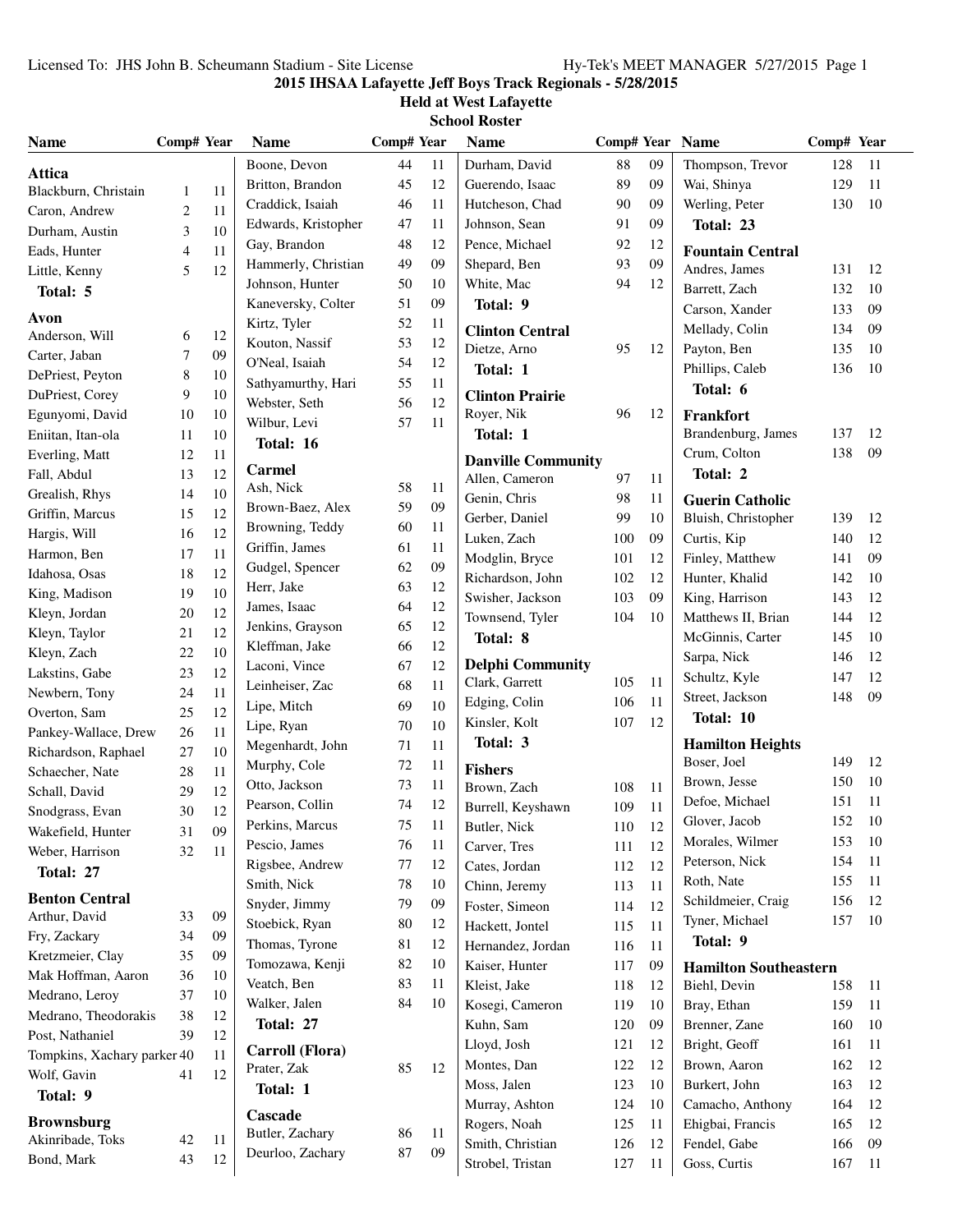### **Held at West Lafayette School Roster**

| <b>Name</b>                                 | Comp# Year |          | <b>Name</b>          | Comp# Year |    | <b>Name</b>             | Comp# Year Name |               |                           | Comp# Year |          |
|---------------------------------------------|------------|----------|----------------------|------------|----|-------------------------|-----------------|---------------|---------------------------|------------|----------|
| <b>Hamilton Southeastern</b>                |            |          | Ricksy, Dan          | 211        | 11 | <b>Noblesville</b>      |                 |               | Fox, Sean                 | 294        | 10       |
| Guillory, Tiger                             | 168        | 12       | Shipley, Shane       | 212        | 11 | Anderson, Alec          | 252             | 09            | Harris, Richard           | 295        | 09       |
| Hornbuckle, Justin                          | 169        | 11       | Slake, Clayton       | 213        | 11 | Anderson, William       | 253             | 10            | Powers, Tyler             | 296        | 10       |
| Humphrey, Willie                            | 170        | 12       | Tapia, Jon           | 214        | 09 | Bell, Brett             | 254             | 10            | Qureshi, Rehan            | 297        | 11       |
| Johnson, Hunter                             | 171        | 12       | Tirado, Juan         | 215        | 10 | Ferguson, Eric          | 255             | 11            | Restivo, Dominic          | 298        | 10       |
| Larkin, Sean                                | 172        | 12       | Walker, Avery        | 216        | 09 | Garner, Jalen           | 256             | 11            | Robinson, Zack            | 299        | 12       |
| LeCount, Josh                               | 173        | 11       | Wright-Enlow, Sedric | 217        | 09 | Gatewood, Bryce         | 257             | 09            | Rossman, Jacob            | 300        | 12       |
| Ledford, Jake                               | 174        | 09       | Total: 16            |            |    | Hardin, James           | 259             | 09            | Smith, Luke               | 301        | 09       |
| Levell, Stepfon                             | 175        | 11       | Lebanon              |            |    | Hoffman, Eric           | 260             | 10            | Snoke, Andrew             | 302        | 12       |
| Lloyd, Devin                                | 176        | 12       | Williams, Kyle       | 218        | 11 | Lang, Jack              | 261             | 11            | Solomon, Youal            | 303        | 09       |
| Lucas, Ashmon                               | 177        | 12       | Wright, Chase        | 219        | 12 | Loria, Steve            | 262             | 11            | Vayhinger, Brayton        | 304        | 09       |
| Maxey, Chase                                | 178        | 09       | Total: 2             |            |    | Martin, Cole            | 263             | 11            | Whicker, Brad             | 305        | 10       |
| Murphy, Bradley                             | 179        | 12       | <b>McCutcheon</b>    |            |    | Miller, Gavin           | 264             | 11            | Total: 18                 |            |          |
| Sams, Kyle                                  | 180        | 12       | Angstadt, Isaac      | 220        | 09 | Neurzerling, Levi       | 265             | 10            | <b>Rossville</b>          |            |          |
| Sraders, Matt                               | 181        | 12       | Berning, Russell     | 221        | 12 | Owens, Jake             | 266             | 12            | Heffernan, Solomon        | 306        | 12       |
| Sundling, Leth                              | 182        | 09       | Berryman, Justin     | 222        | 12 | Retherford, Dylan       | 267             | 09            | Hodgen, Devin             | 307        | 11       |
| Tsetse, David                               | 183        | 11       | Blount, Donnie       | 223        | 11 | Runningen, Max          | 268             | 11            | Saylor, Griffey           | 308        | 11       |
| Wagoner, Ben                                | 184        | 10       | Cox, Nick            | 224        | 12 | Taylor, Joel            | 269             | 11            | Total: 3                  |            |          |
| Watts, Charlie                              | 185        | 11       | Devine, Markeon      | 225        | 11 | Terrell, Jazz           | 270             | 09            | <b>Seeger</b>             |            |          |
| Williams, Chad                              | 186        | 11       | Garriott, Cole       | 226        | 10 | Warne, Jordan           | 271             | 12            | Bowlus, Brock             | 309        | 09       |
| Wright, Jordan                              | 187        | 12       | Minick, Carson       | 227        | 10 | Wells, Dontay           | 272             | 12            | Cunningham, Cody          | 310        | 09       |
| Zuber, Zach                                 | 188        | 09       | Moffett, Landon      | 228        | 12 | Westervelt, Alex        | 273             | 10            | Harris, Jacob             | 311        | 11       |
| Total: 31                                   |            |          | Muhammad, Hamid      | 229        | 11 | Total: 21               |                 |               | King, Emmons              | 312        | 11       |
| Harrison (West Lafayette)                   |            |          | Retherford, Drew     | 230        | 11 | <b>North Montgomery</b> |                 |               | McCoy, Matt               | 313        | 11       |
| Blay, Eli                                   | 189        | 10       | Robles, Josiah       | 231        | 11 | Donahue, Austin         | 274             | 12            | Million, Conner           | 314        | 11       |
| Brinkerhoff, Charlie                        | 190        | 11       | Salazar, Salvador    | 232        | 11 | Harmon, Thomas          | 275             | 10            | Smith, Jayson             | 315        | 12       |
| Decker, Adam                                | 191        | 09       | Thompson, Levon      | 233        | 11 | Parsons, Alex           | 276             | 11            | Stamm, Josh               | 316        | 11       |
| DeGraw, Jonathan                            | 192        | 11       | Torres, Drew         | 234        | 10 | Prather, Alex           | 277             | 11            | Warrick, Andrew           | 317        | 10       |
| Ensinger, Nick                              | 193        | 12       | Williams, Cole       | 235        | 10 | Shillings, Jordan       | 278             | 12            | Total: 9                  |            |          |
| Garner, Troy                                | 194        | 12       | Total: 16            |            |    | Surface, Dalton         | 279             | 09            | Southmont                 |            |          |
| Greene, Cameron                             | 195        | 12       | Monrovia             |            |    | Wray, Kobi              | 280             | 12            | Chrisensen, Jason         | 318        | 12       |
| Hernandez, Hector                           | 196        | 10       | Ellis, Trevor        | 236        | 12 | Wray, Micah             | 281             | 09            | Highfield, Wayne          | 319        | 12       |
| Jensen, Silas                               | 197        | 12       | Gast-Bray, Rowan     | 237        | 12 | Total: 8                |                 |               | Long, Brooks              | 320        | 10       |
| King, Chris                                 | 198        | 11       | Hood, Nick           | 238        | 12 | <b>North Vermillion</b> |                 |               | Lowe, Justin              | 321        | - 11     |
| Nance, Zach                                 | 199        | 10       | Hunter, Reece        | 239        | 10 | Earl, Jacob             | 282             | <sup>11</sup> | Total: 4                  |            |          |
| White, Brendan                              | 200        | -12      | McCubbins, Dristin   | 240        | 11 | Jumps, Zeth             | 283             | 12            |                           |            |          |
| Total: 12                                   |            |          | Miller, Cole         | 241        | 12 | Lee, Ethan              | 284             | 12            | <b>Tri-County</b>         |            |          |
| <b>Lafayette Central Catholic</b>           |            |          | Nagel, Ben           | 242        | 09 | Turchi, Tyler           | 285             | 12            | Cook, Bryce<br>Cyr, Devin | 322        | 09<br>12 |
| Fusiek, Luke                                | 201 11     |          | Seals, Steven        | 243        | 12 | Wesley, Adam            | 286             | <sup>11</sup> | Hartley, Eric             | 323<br>324 | 12       |
| Total: 1                                    |            |          | Smith, Dalton        | 244        | 09 | Total: 5                |                 |               | Justice, Dalton           | 325        | 09       |
|                                             |            |          | Stader, Brock        | 245        | 10 |                         |                 |               | Layton, Ethan             | 326        | 11       |
| <b>Lafayette Jefferson</b><br>Adams, Marlon |            |          | Stienke, Matt        | 246        | 12 | <b>North White</b>      |                 | 12            | Legler, Elijah            | 327        | 12       |
|                                             | 202        | 10<br>11 | Taylor, Tyler        | 247        | 12 | Gross, Trisden          | 287             |               | Michal, Mitch             | 328        | 11       |
| Bender, Quindon<br>Bernier, Leo             | 203<br>204 | 10       | Thomason, Austin     | 248        | 12 | Total: 1                |                 |               | Musser, Kaden             | 329        | 12       |
| Feltis, Daniel                              | 205        | 12       | Wertz, Garrett       | 249        | 11 | Plainfield              |                 |               | Schneider, Austin         | 330        | 11       |
| Forestal, Preston                           | 206        | 12       | Total: 14            |            |    | Ali, Zee                | 288             | 12            | Sipkema, Justin           | 331        | 11       |
| Griffin, Cayce                              | 207        | 12       | Mooresville          |            |    | Archer, Zach            | 289             | <sup>11</sup> | Taylor, Trystn            | 332        | 12       |
| Lee, Noah                                   | 208        | 11       | Andersen, Michael    | 250        | 12 | Brisco, Josh            | 290             | 11            | Thomas, Kyle              | 333        | 12       |
| Magallanes, Adan                            | 209        | 09       | Culver, Aaron        | 251        | 10 | Davis, Logan            | 291             | 12            | Total: 12                 |            |          |
| Parker, De'Shawn                            | 210        | 12       | Total: 2             |            |    | Deugan, Heath           | 292             | 12            |                           |            |          |
|                                             |            |          |                      |            |    | Eljirby, Khalil         | 293             | 12            | <b>Tri-West Hendricks</b> |            |          |